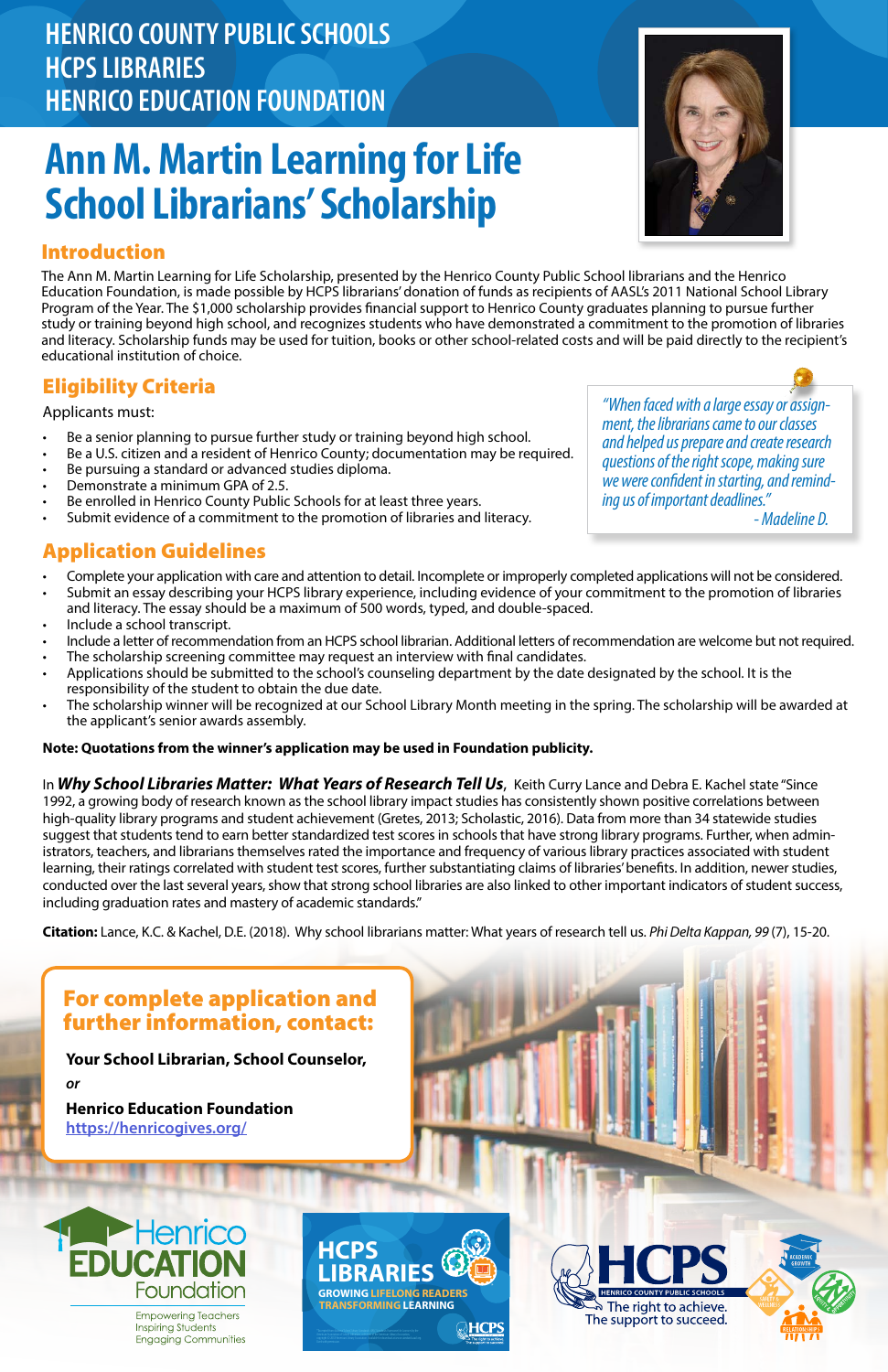

## **Ann M. Martin Learning for Life Scholarship 2022**



### **INTRODUCTION**

The Ann M. Martin Learning for Life Scholarship, presented by the Henrico County Public School Librarians and the Henrico Education Foundation, is made possible by the HCPS librarians' donation of funds as recipients of AASL's 2011 National School Library Program of the Year. The scholarship provides financial support to Henrico County graduates planning to pursue further study or training beyond high school. The **\$1,000** scholarship recognizes students who have demonstrated a commitment to the promotion of libraries and literacy. Scholarship funds may be used for tuition, books, or other school related costs and will be paid directly to the recipient's educational institution of choice.

### **ELIGIBILITY CRITERIA**

Applicants must:

- Be a senior planning to pursue further study or training beyond high school
- Be pursuing a Standard or Advanced Studies diploma
- Demonstrate a minimum GPA of 2.5
- Be enrolled in Henrico County Public Schools for at least 3 years
- Submit evidence of a commitment to the promotion of libraries and literacy

### **APPLICATION GUIDELINES**

- Complete your application with care and attention to detail. Incomplete or improperly completed applications will not be considered.
- Submit an essay describing your HCPS library experience, including evidence of your commitment to the promotion of libraries and literacy. The essay should be a maximum of 500 words, typed, and double-spaced.
- A school transcript including test scores must accompany the application.
- Include a letter of recommendation from a HCPS school librarian. Additional letters of recommendation are welcome but not required.
- The scholarship screening committee may request an interview with final candidates.
- Applications should be submitted to the School Counseling Department by the date designated by the school. It is the responsibility of the student to obtain the due date.

#### **Note: Quotations from the winner's application may be used in Foundationpublicity.**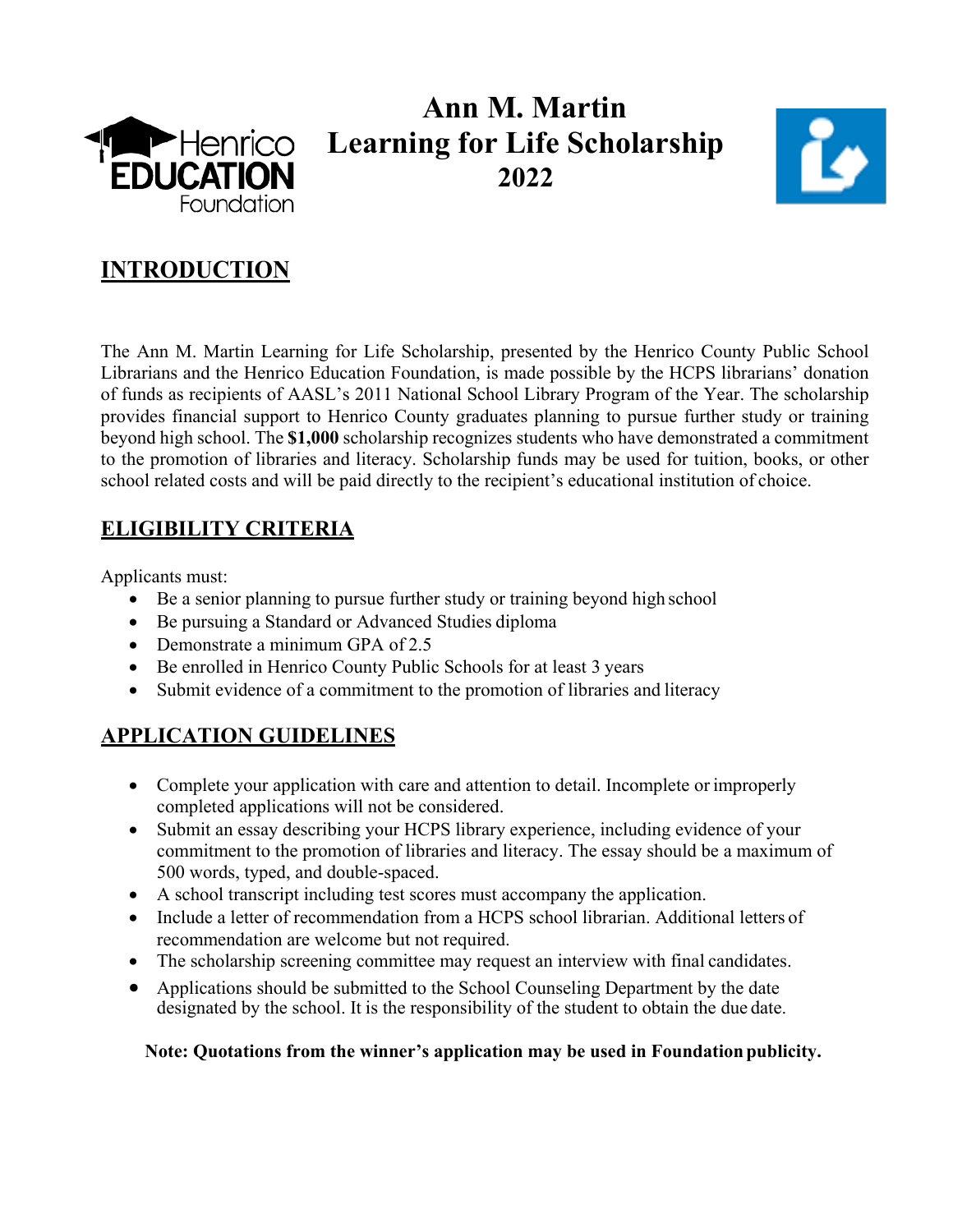

### **Ann M. Martin Learning for Life Scholarship 202***2*



#### **SECTION I**

#### **(TO BE COMPLETED BY APPLICANT – PLEASE PRINT)**

|             | Last                                | First             |                                  | Middle                                                            |
|-------------|-------------------------------------|-------------------|----------------------------------|-------------------------------------------------------------------|
|             |                                     |                   |                                  |                                                                   |
|             |                                     |                   |                                  |                                                                   |
|             | HOME ADDRESS Number and Street City |                   | State Zip                        |                                                                   |
|             |                                     |                   |                                  |                                                                   |
| Date Signed |                                     |                   | Applicant's Signature            | <u> 1989 - Johann Barn, fransk politik (d. 1989)</u>              |
|             |                                     | <b>SECTION II</b> |                                  |                                                                   |
|             |                                     |                   |                                  |                                                                   |
|             |                                     |                   |                                  | (TO BE COMPLETED AND SIGNED BY PARENT OR GUARDIAN - PLEASE PRINT) |
|             |                                     |                   |                                  |                                                                   |
|             |                                     |                   |                                  |                                                                   |
|             |                                     |                   |                                  |                                                                   |
|             |                                     |                   |                                  |                                                                   |
|             |                                     |                   |                                  |                                                                   |
|             |                                     |                   |                                  |                                                                   |
| Date Signed |                                     |                   | Parent's or Guardian's Signature |                                                                   |
|             |                                     |                   |                                  |                                                                   |

Date Signed Parent's or Guardian's Signature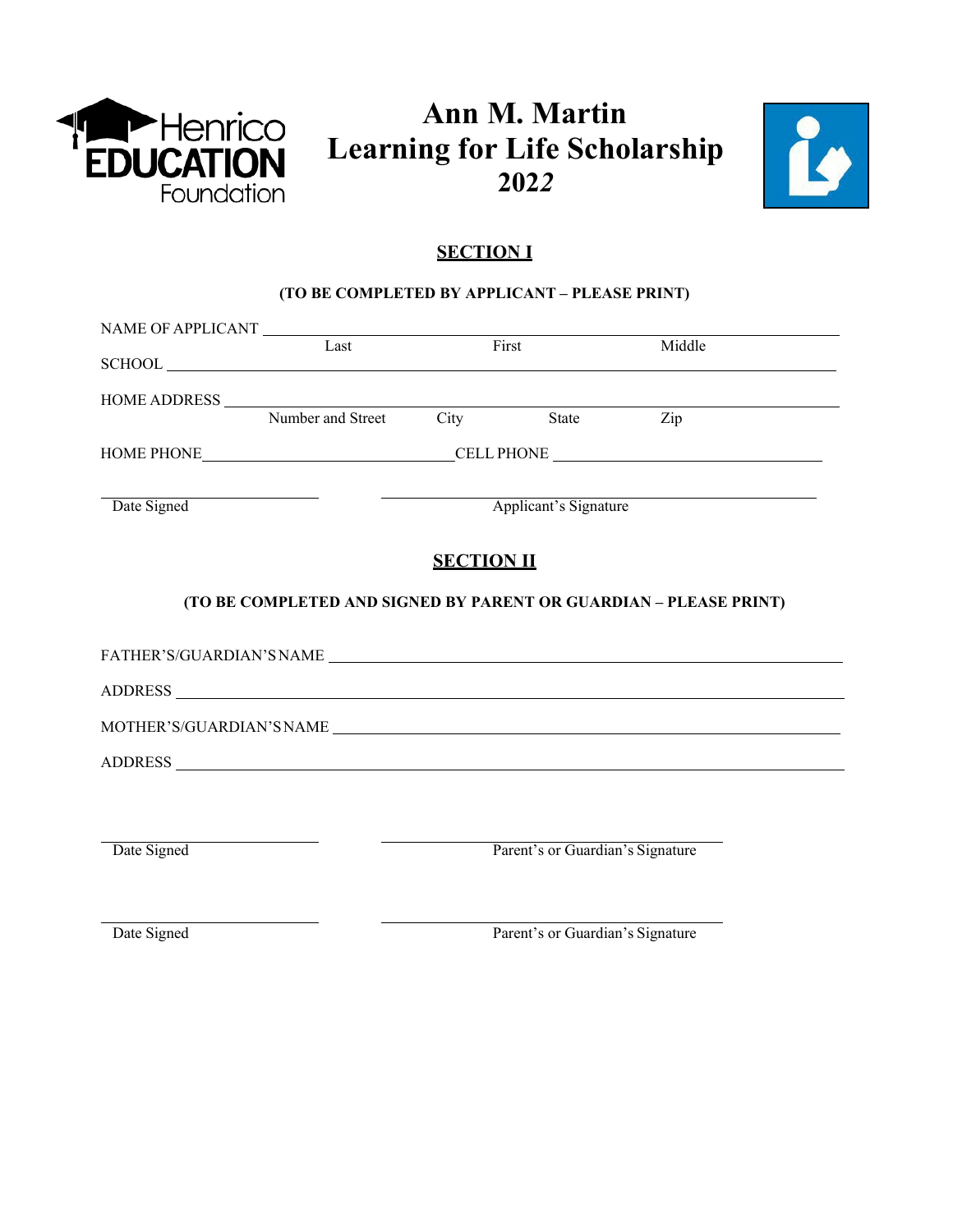#### **SECTION III**

#### **(TO BE COMPLETED BY APPLICANT - PLEASE PRINT)**

APPLICANT'S EDUCTIONAL INSTITUTION OF CHOICE (Check One):

□ Community College IFour-Year College/University IOther

NAME OF EDUCATIONAL INSTITUTION APPLICANT PLANS TO ATTEND: (If decision has not yet been made, list colleges and/or educational institutions to which you have applied.)

PLEASE LIST EXTRA-CURRICULAR ACTIVITIES:

EXPLAIN YOUR LEVEL OF INVOLVEMENT IN LIBRARY BASED ACTIVITIES, PROJECTS, ETC.:

WHAT ARE YOUR EDUCATIONAL AND/OR VOCATIONAL GOALS FOR THEFUTURE?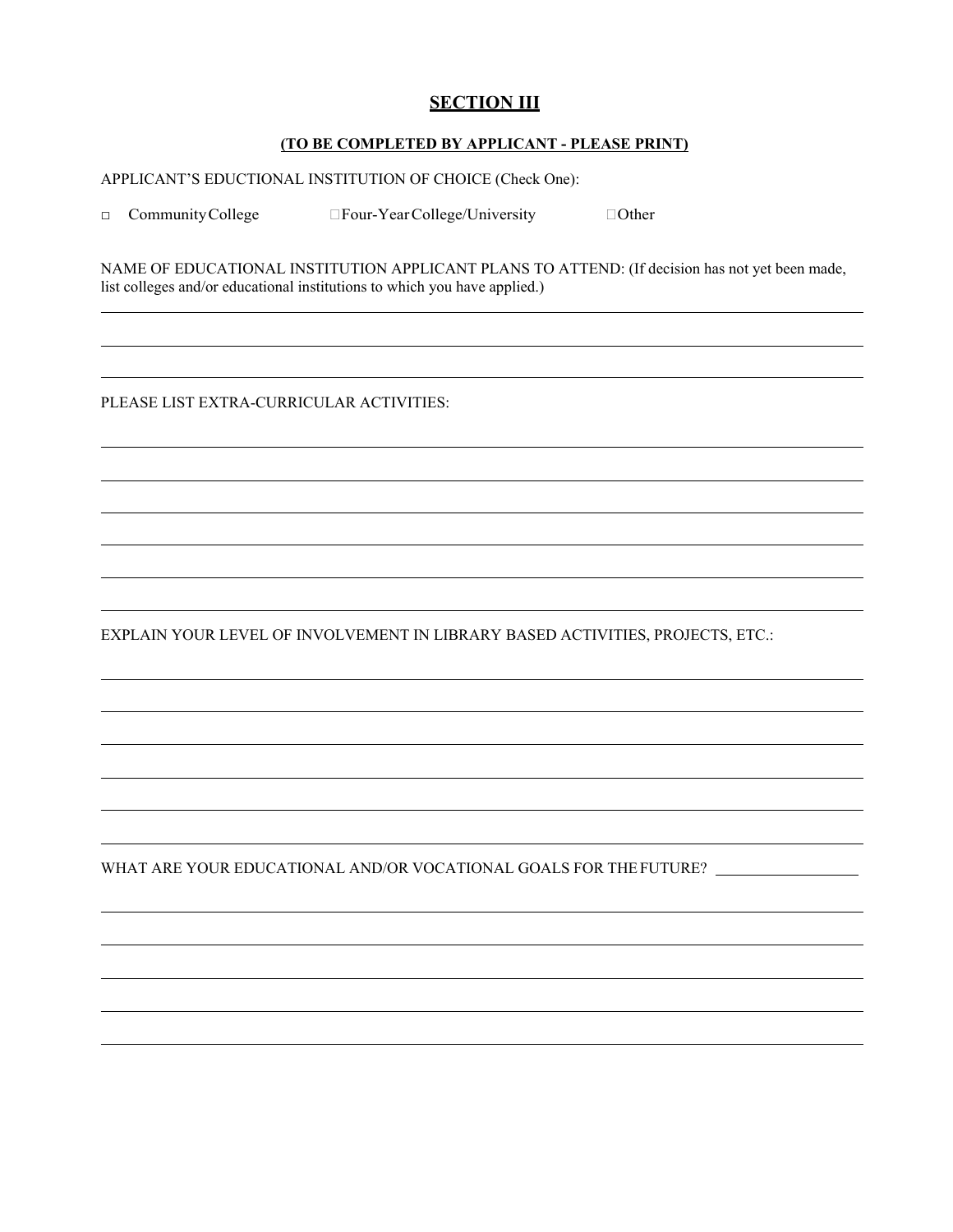#### **SECTION IV**

#### **(TO BE COMPLETED BY APPLICANT)**

Library programs staffed by certified librarians are vital in developing students' critical thinking skills and dispositions. In a typed, double spaced essay of no more than 500 words, describe how your HCPS library experience has shaped your education, incorporating evidence of a commitment to the promotion of libraries and literacy. You may also submit any other information including artifacts or links to projects not previously given that will explain why you should be the recipient of this honor. **Include your name and high school at the top of the page of your essay.**